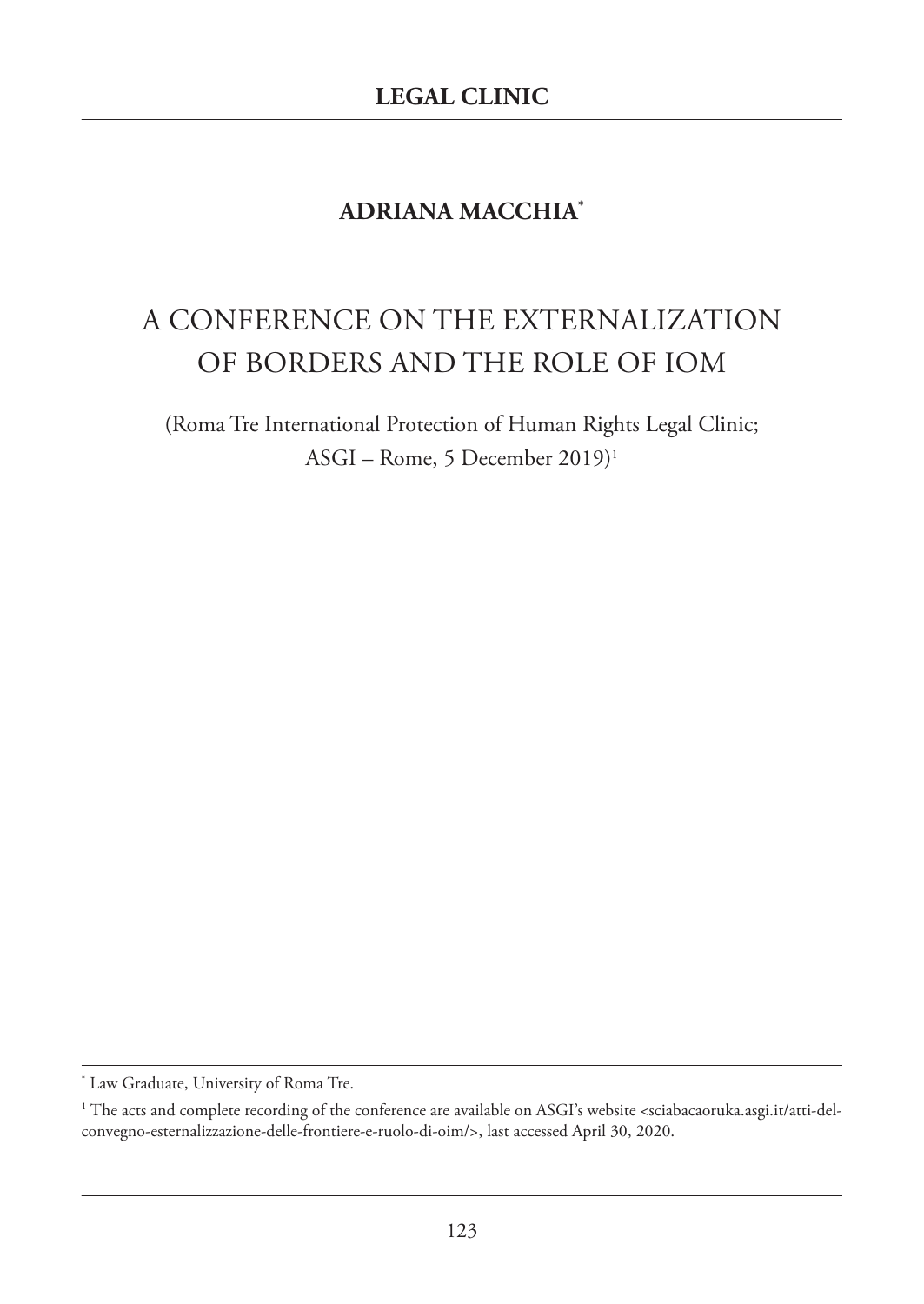The Roma Tre Legal Clinic on International Protection of Human Rights, in collaboration with the Association for Legal Studies on Immigration (ASGI), acting within the framework of its *Sciabaca* and *Oruka* projects, and with the support of Haiku Lugano Foundation, Charlemagne Foundation, FAI and Fuocoammare Fund, organized the conference "Externalization of borders and the role of IOM" which was held at the Roma Tre Law Department on 5 December 2019.

The conference benefitted from the participation of Italian and international scholars and focused on the engagement of the International Organization for Migration (IOM) in projects regarding border control, especially return policies, and IOM's activities in Africa. The goal was to establish a dialogue regarding IOM's legal nature, its role in border externalization policies and the use of voluntary return to the country of origin or transit as a migration management instrument.

Professor Alice Riccardi (Roma Tre), Director of the Legal Clinic, opened the conference alongside with Cristina Laura Cecchini and Diletta Agresta, representing ASGI. Professor Riccardi underlined that the conference was set within the framework of various human rights' protection activities and projects carried out at the Roma Tre Law Department. She also laid out the conference's main questions regarding the role and obligations of international organizations in border management, their relationships with member states and other international actors, as well as the victim's access to remedy. Laura Cecchini and Diletta Agresta of ASGI illustrated the association's efforts in the study of the phenomenon of border externalization and its risks, focusing on ASGI's projects *Sciabaca* and *Oruka*, carried out with the support of the Charlemagne Foundation and FAI. The projects' aim is to contest the compression and violation of migrants' rights stemming from national, European and international migration policies mainly through strategic litigation and the promotion of an international network of European and African actors. The speakers also noted that the IOM, by leading many projects regarding border management, voluntary return, assistance, reintegration and stabilization of migrants, is one of the key implementers of the European Union migration policies and as such benefits from extensive funding both at the Union and national level.

The first presentation was held by Professor Mirko Sossai (Roma Tre), who offered an overview of the IOM's role in the externalization of borders. Professor Sossai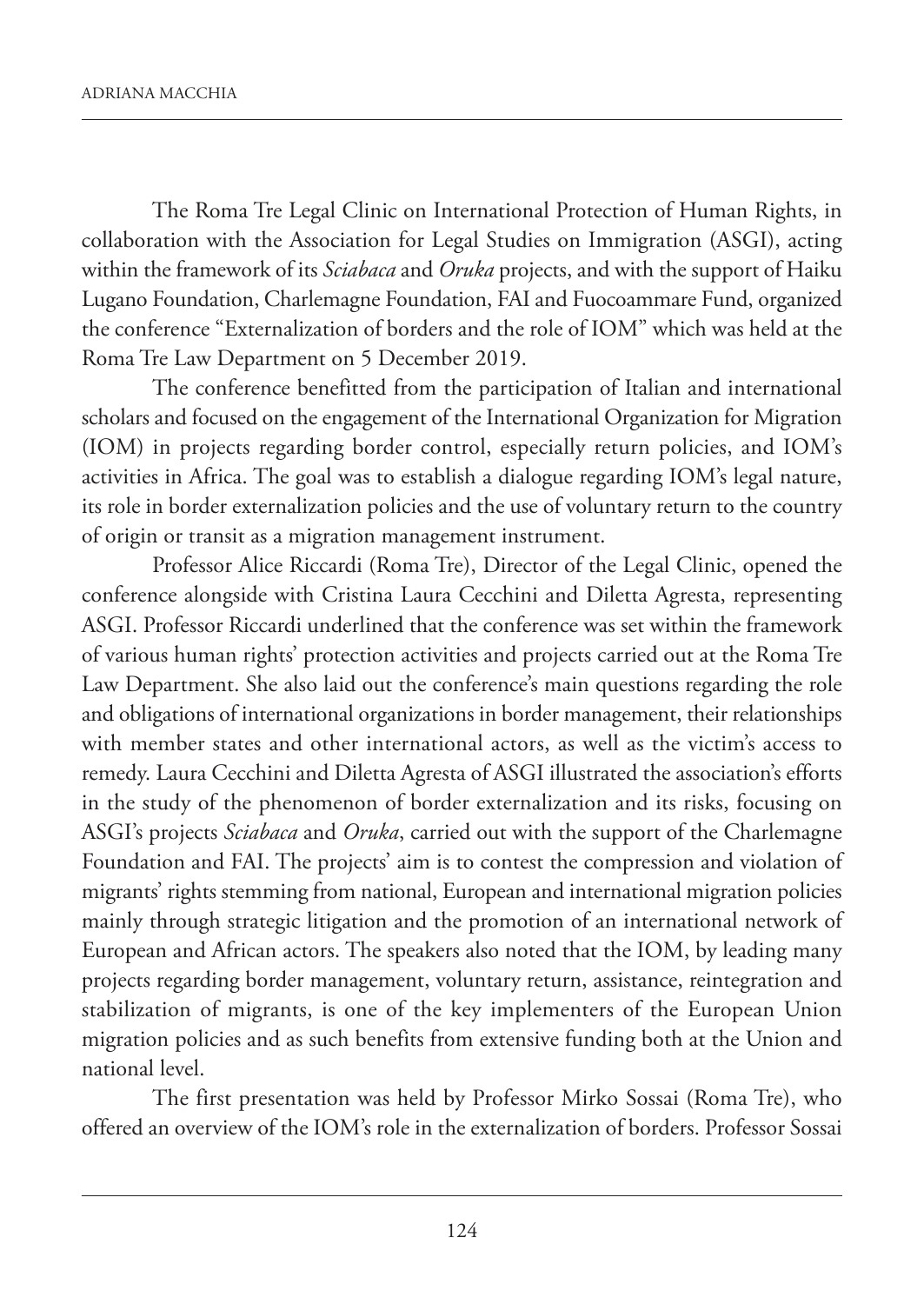noted how, despite its large development and expansion, the organization has remained under-researched by scholars mainly due to its complex history, its informality and lack of transparency and the general impression that IOM is merely a service-provider to States. He then analyzed the IOM's structure and nature, underlying that, as an international organization with legal personality, it is potentially responsible for international law violations. He also remarked certain peculiarities of the organization, regarding its mandate, the lack of a human rights dimension and the relationship with member States, which clash with the role that IOM aspires to have within the United Nations' system. Indeed, Professor Sossai noted that the IOM may not be found to aim at the realization of the general interests pursued by the United Nations. Moreover, the IOM is a donor-driven organization, whose lack of transparency and decentralized structure raise questions as to the donors' power to stipulate terms and conditions.

The floor was then left to Professor Cathryn Costello, from the University of Oxford, who focused her presentation on avoiding human rights violations by international organizations. To begin with, Professor Costello underlined how, on one hand, international organizations are subject to international law but, on the other, they enjoy certain privileges and immunities which hinder their accountability. Therefore, new approaches are required to assess and respond to violations, such as the institution of human rights' mechanisms within the organizations. Turning to the IOM, she noted the difficulty to determine the organization's obligations, due to its service-based approach, and the ambiguity of its mandate which is further evidenced by the agreement with the United Nations. She also noted how, also based on the IOM's operational framework, invoking the responsibility of member States remains a viable and easier solution.

The next speaker was Professor Andrea Spagnolo (University of Turin), who explored the possibility of the responsibility of international organizations involved in the management of detention camps in Libya. Citing Article 14 of the 2011 Draft articles on the responsibility of international organizations, Professor Spagnolo noted that such responsibility could indeed be invoked, and that the true difficulty lies in finding a *forum* due to the immunities enjoyed by international organizations. However, he also noted that the acts at stake represent a violation of the *jus cogens* rule which prohibits torture and inhuman and degrading treatment and he evidenced the existence